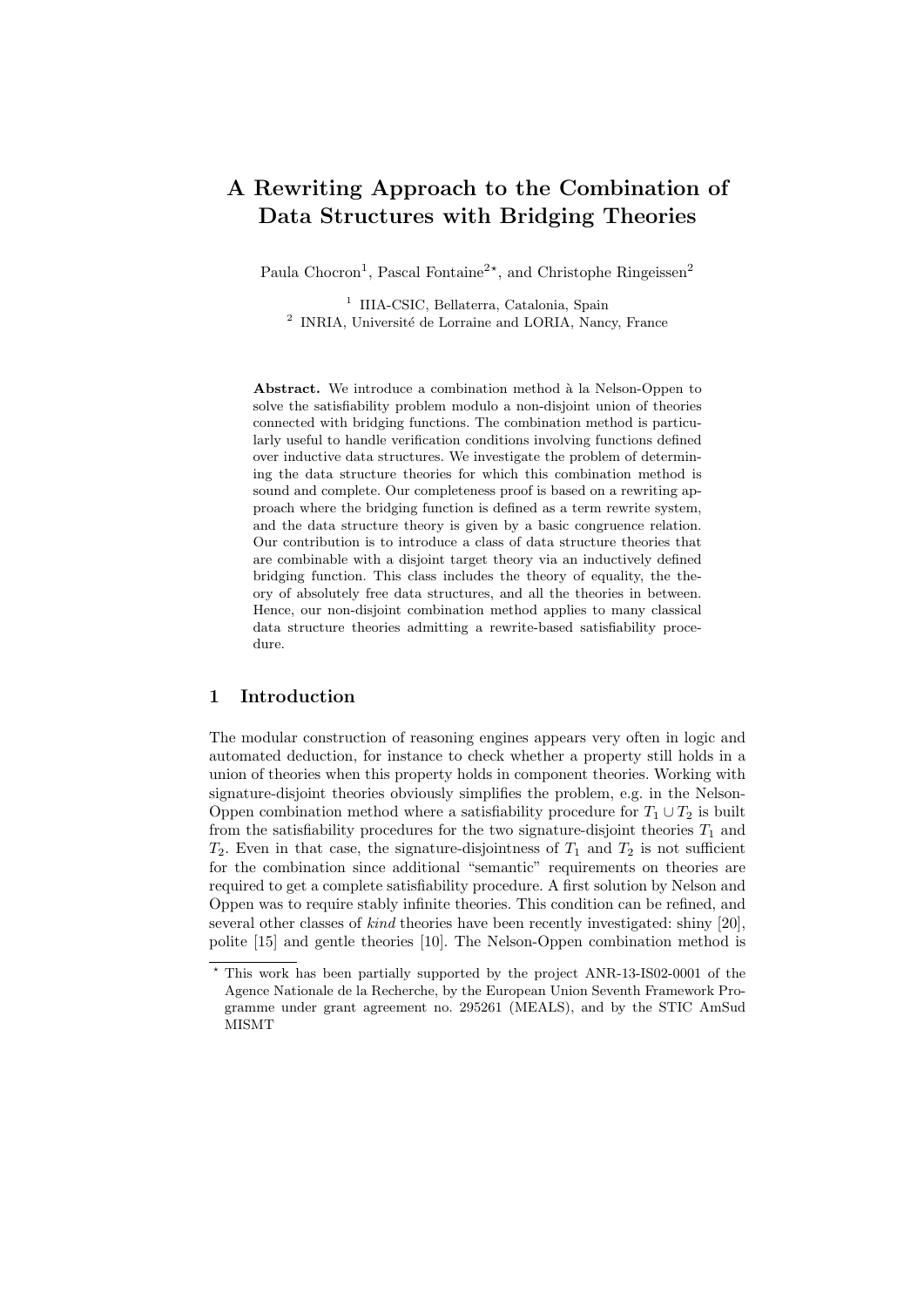now well-understood for disjoint unions of theories, and it is widely adopted to solve Satisfiability Modulo Theories (SMT) problems. It has become the core component of modern SMT solvers. But there is still an increasing demand on non-disjoint combinations. The extension of the Nelson-Oppen combination method to unions of non-disjoint theories has been already investigated during the last decade [11, 19]. This has led to the design of non-disjoint combination methods requiring some strong "semantic" assumptions on theories. However, these assumptions are difficult to meet in practical applications. For this reason, the use of non-disjoint combination methods in SMT solving is currently very limited.

We focus on simple techniques for non-disjoint combinations where the notions of polite and gentle theories [8] initially introduced for the disjoint case are also useful. In this paper, we consider a simple but meaningful non-disjoint case where the two theories  $T_1$  and  $T_2$  are connected by a *bridging* theory, whose axioms can be easily processed for any combined satisfiability problem. In this way, these non-disjoint combinations are reducible to disjoint ones. This avoids the need for complicated non-disjoint combination methods. Practical applications often involve a data structure theory  $T_1$  and an arithmetic theory  $T_2$ . This particular union has been extensively studied, especially to combine an equational theorem prover processing (the axioms of)  $T_1$  with an arithmetic solver for  $T_2$  [7, 21]. This problem was first studied for disjoint combinations, but nondisjoint unions naturally arise when considering a bridging theory to relate the data structure theory  $T_1$  to the arithmetic theory  $T_2$ , e.g. the length function for the data structure of lists [13, 14, 16]. The Ghilardi non-disjoint combination method [11] has been already applied to handle some connections between theories [3, 13, 14]. In [13, 14], the idea is to use superposition-based satisfiability procedures to process theory extensions of  $T_2$ . In that context, it is always a difficult and tedious task to design a new superposition calculus incorporating  $T_2$  as a built-in theory.

In this paper, we develop a lightweight approach which is sufficient to handle the special case of bridging theories. This work is clearly inspired by the localitybased approach presented in [16] to handle bridging functions in local theory extensions. We consider the same problem by introducing a combination-based approach using a slight adaptation of the Nelson-Oppen disjoint combination method. Our approach has been initiated in [9] by studying the case of absolutely free data structures, with a particular focus on the adaptation required by the restriction to standard interpretations [6, 18, 22]. Like a locality-based satisfiability procedure applies to other theories of constructors [17], the combination method is actually applicable beyond the case of absolutely free data structures. In this paper, we investigate the constructor-based theories for which the combination method is sound and complete.

The main contribution of this paper is to identify a class of data structure theories for which our combination method is complete. In this class, theories are many-sorted, with disjoint sorts to denote respectively the data instances and the structure instances. Our combination method solves the satisfiability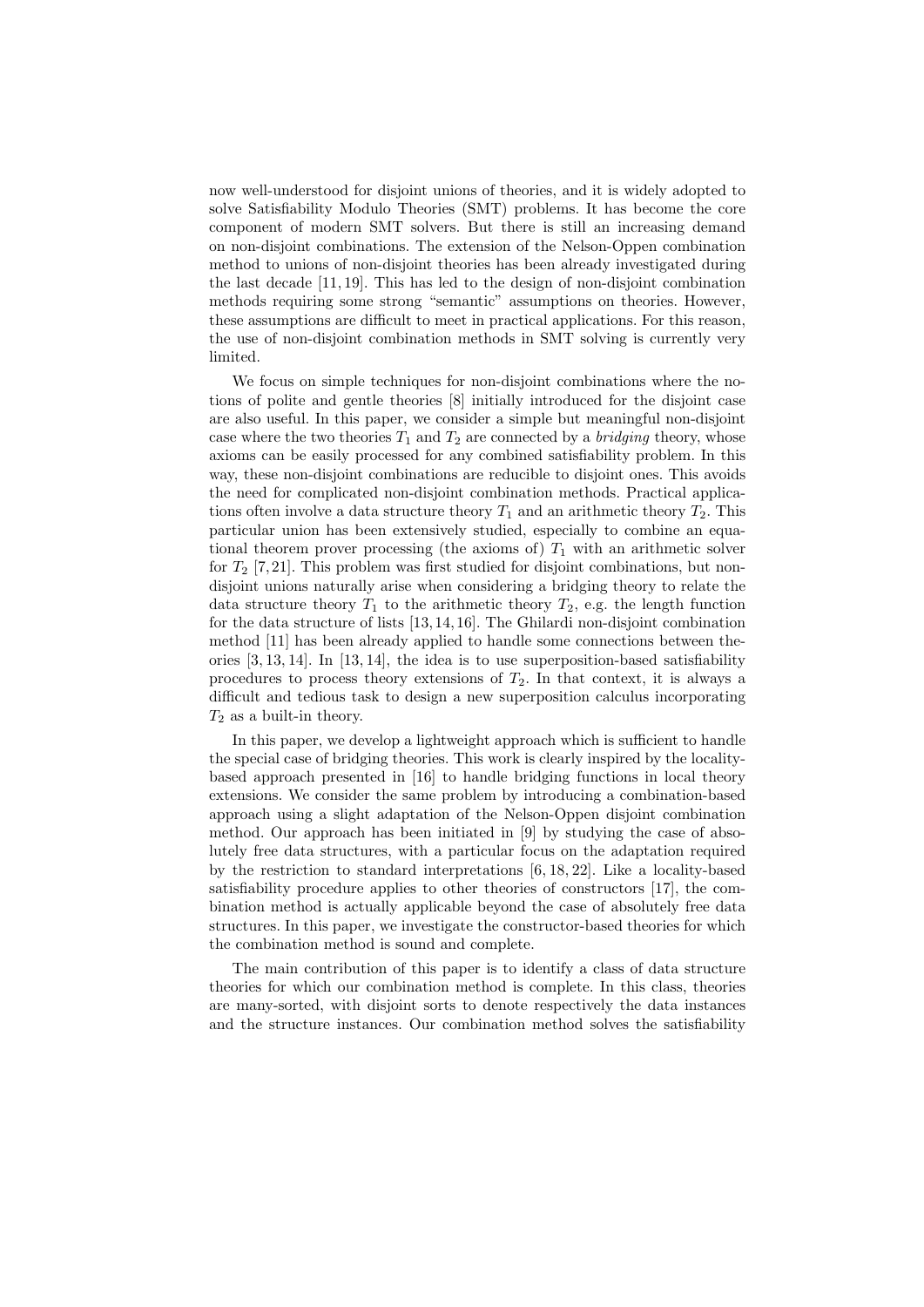problem in a union of a data structure theory plus a target theory and a bridging theory. With this method, the target theory can be arbitrary. Actually, this is due to the fact that we are focusing on data structure theories that fulfill a form of politeness [12, 15]. Hence, our work can be considered as a way to extend the use of polite theories to some simple non-disjoint combinations. The class of data structure theories is clearly of practical interest since it includes wellknown theories for which a rewriting approach to satisfiability can be successfully applied  $[1, 2]$ . In this class, one can find the theory of equality, the theory of (acyclic) lists, the theory of absolutely free data structures (with or without selectors).

The completeness of our combination method requires the construction of a combined model from the models available in the component theories. For that purpose, we introduce the notion of basic data structure theory, for which a satisfiable input admits a Herbrand model with a very particular basic congruence relation E. The originality of our approach is to define a bridging theory as a convergent term rewrite system  $F$ , and to analyse the interplay between  $F$  and E. The careful study of  $F \cup E$  as a convergent rewrite system modulo E leads to the construction of the combined model.

Section 2 recalls the classical notations and concepts used for the equational reasoning and the combination problem. In Section 4, we present the class of basic data structure theories. Section 3 introduces a combination procedure for extensions of basic data structure theories with bridging functions. By using a rewriting approach, the completeness of this combination procedure is proved in Section 5. Finally, Section 6 reports directions for future work.

## 2 Preliminaries: Notations and Combinations

We assume an enumerable set of variables  $V$  and a first-order many-sorted signature  $\Sigma$  given by a set of sorts and sets of function and predicate symbols (equipped with an arity  $ar$ ). Nullary function symbols are called constant symbols. We assume that, for each sort  $\sigma$ , the equality "= $\sigma$ " is a logical symbol that does not occur in  $\Sigma$  and that is always interpreted as the identity relation over (the interpretation of)  $\sigma$ ; moreover, as a notational convention, we omit the subscript for sorts and we simply use the symbol =. The notions of  $\Sigma$ -terms, atomic Σ-formulas and first-order Σ-formulas are defined in the usual way. In particular an atomic formula is either an equality, or a predicate symbol applied to the right number of well-sorted terms. Formulas are built from atomic formulas, Boolean connectives  $(\neg, \wedge, \vee, \Rightarrow, \equiv)$ , and quantifiers  $(\forall, \exists)$ . A literal is an atomic formula or the negation of an atomic formula. A flat equality is either of the form  $t_0 = t_1$  or  $t_0 = f(t_1, \ldots, t_n)$  where each term  $t_0, \ldots, t_n$  is a variable or a constant. A disequality  $t_0 \neq t_1$  is flat when each term  $t_0, t_1$  is a variable or a constant. A flat literal is either a flat equality or a flat disequality. An *arrangement* over a finite set of variables  $V$  is a maximal satisfiable set of well-sorted equalities and disequalities  $x = y$  or  $x \neq y$ , with  $x, y \in V$ . Free variables are defined in the usual way, and the set of free variables of a formula  $\varphi$  is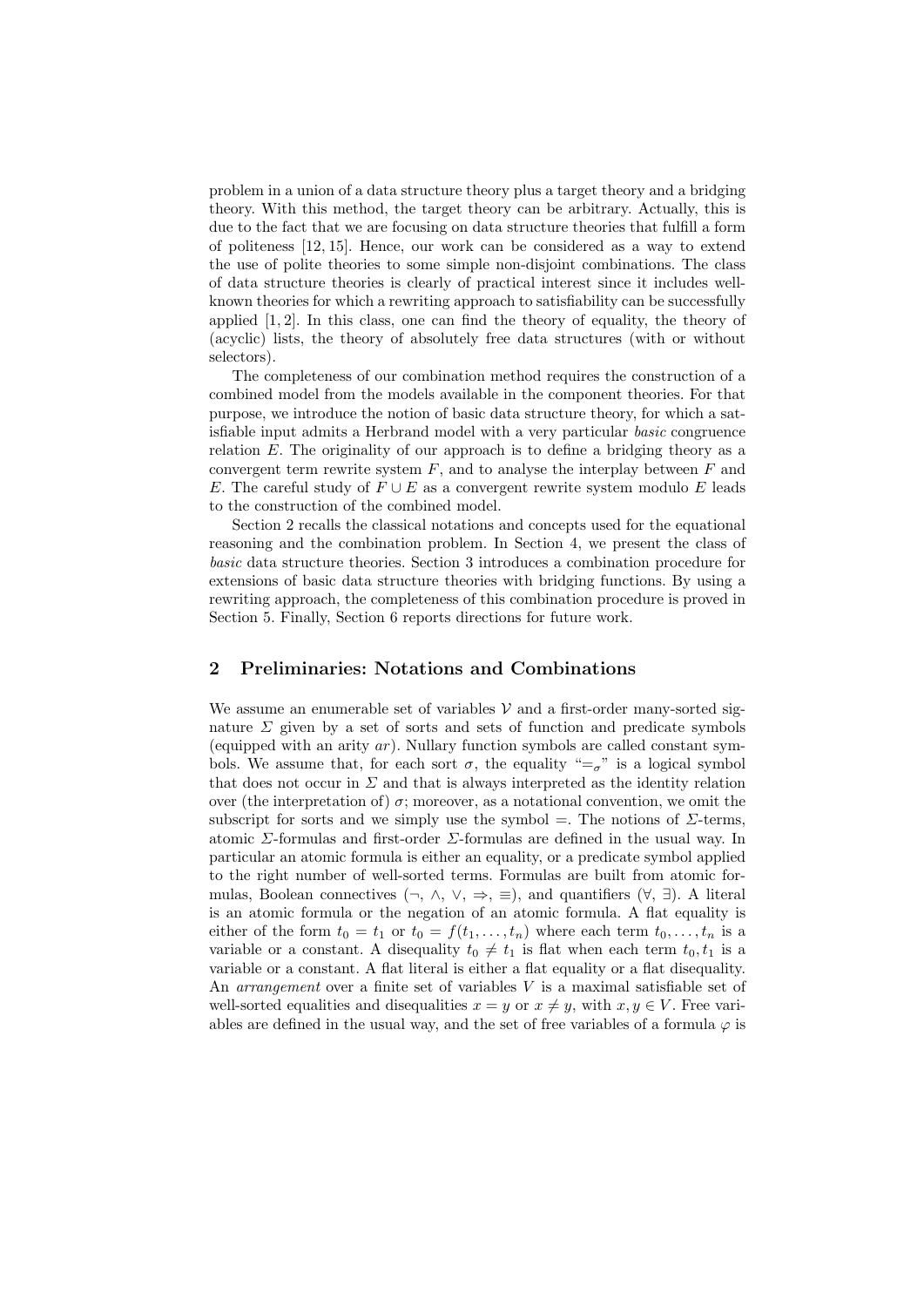denoted by  $Var(\varphi)$ . Given a sort  $\sigma$ ,  $Var_{\sigma}(\varphi)$  denotes the set of variables of sort  $\sigma$  in  $Var(\varphi)$ . A formula with no free variables is closed, and a formula without variables is ground. A universal formula is a closed formula  $\forall x_1 \dots \forall x_n \varphi$  where  $\varphi$  is quantifier-free. A (finite)  $\Sigma$ -theory is a (finite) set of closed  $\Sigma$ -formulas. Two theories are disjoint if no predicate symbol or function symbol appears in both respective signatures.

From the semantic side, a  $\Sigma\text{-}interpretation \mathcal{I}$  comprises non-empty pairwise disjoint domains  $I_{\sigma}$  for every sort  $\sigma$ , a sort- and arity-matching total function  $\mathcal{I}[f]$  for every function symbol f, a sort- and arity-matching predicate  $\mathcal{I}[p]$  for every predicate symbol p, and an element  $\mathcal{I}[x] \in I_{\sigma}$  for every variable x of sort  $\sigma$ . By extension, an interpretation defines a value in  $I_{\sigma}$  for every term of sort  $\sigma$ , and a truth value for every formula. We may write  $\mathcal{I} \models \varphi$  whenever  $\mathcal{I}[\varphi] = \top$ . A *Σ*-structure is a *Σ*-interpretation over an empty set of variables. Given a  $\Sigma$ -interpretation  $\mathcal I$  and signature  $\Sigma' \subseteq \Sigma$ , the  $\Sigma'$ -reduct of  $\mathcal I$  is the  $\Sigma'$ -interpretation, denoted by  $\mathcal{I}^{\Sigma'}$ , obtained from  $\mathcal I$  by restricting it to interpret only the symbols in  $\Sigma'$ .

A model of a formula (theory) is an interpretation that evaluates the formula (resp. all formulas in the theory) to true. A formula or theory is satisfiable (or consistent) if it has a model; it is unsatisfiable otherwise. A formula  $G$  is  $T$ satisfiable if it is satisfiable in the theory T, that is, if  $T \cup \{G\}$  is satisfiable. A T-model of G is a model of  $T \cup \{G\}$ . A formula G is T-unsatisfiable if it has no T-models. In our context, the T-satisfiability problem for any set of literals can be equivalently defined as establishing the consistency of  $T \cup \{G\}$  for a set of ground literals G expressed over the signature extended with some fresh constants.

A theory  $T$  is *stably infinite* if any  $T$ -satisfiable set of literals is satisfiable in a model of T whose domain is infinite. A  $\Sigma$ -theory T can be equivalently defined as a pair  $T = (\Sigma, \mathbf{A})$ , where **A** is a class of  $\Sigma$ -structures, and given a signature  $\Sigma' \subseteq \Sigma$ , the  $\Sigma'$ -reduct of T is  $T^{\Sigma'} = (\Sigma', {\{\mathcal{A}}^{\Sigma'} \mid \mathcal{A} \in \mathbf{A}\})$ . Given a set of  $\Sigma$ -equalities E, the relation  $=_E$  denotes the *equational theory of* E which is defined as the smallest relation including  $E$  which is closed by reflexivity, symmetry, transitivity, congruence and substitutivity. As usual, the equivalence classes of ground  $\Sigma$ -terms modulo E defines the  $\Sigma$ -structure of ground terms modulo E, denoted by  $T(\Sigma)/=E$ . A term rewrite system R is a set of oriented equalities. A convergent term rewrite system  $R$  is defined in the usual way [4], and it implies the existence and the unicity of a normal form, denoted by  $t \downarrow_R$ for each equivalence class of a term t modulo  $=_R$ .

Let us now introduce some key notions for the combination problem [15].

**Definition 1 (Smoothness).** Let  $\Sigma$  be a signature and  $S = {\sigma_1, \ldots, \sigma_n}$  a set of sorts in  $\Sigma$ . A  $\Sigma$ -theory T is smooth with respect to S if:

- $-$  for every T-satisfiable quantifier-free  $\Sigma$ -formula  $\varphi$ ,
- $for every T-interpretation A satisfying  $\varphi$ ,$
- $-$  for every cardinal number  $\kappa_1, \ldots, \kappa_n$  such that  $\kappa_i \geq |A_{\sigma_i}|$ , for  $i = 1, \ldots, n$ ,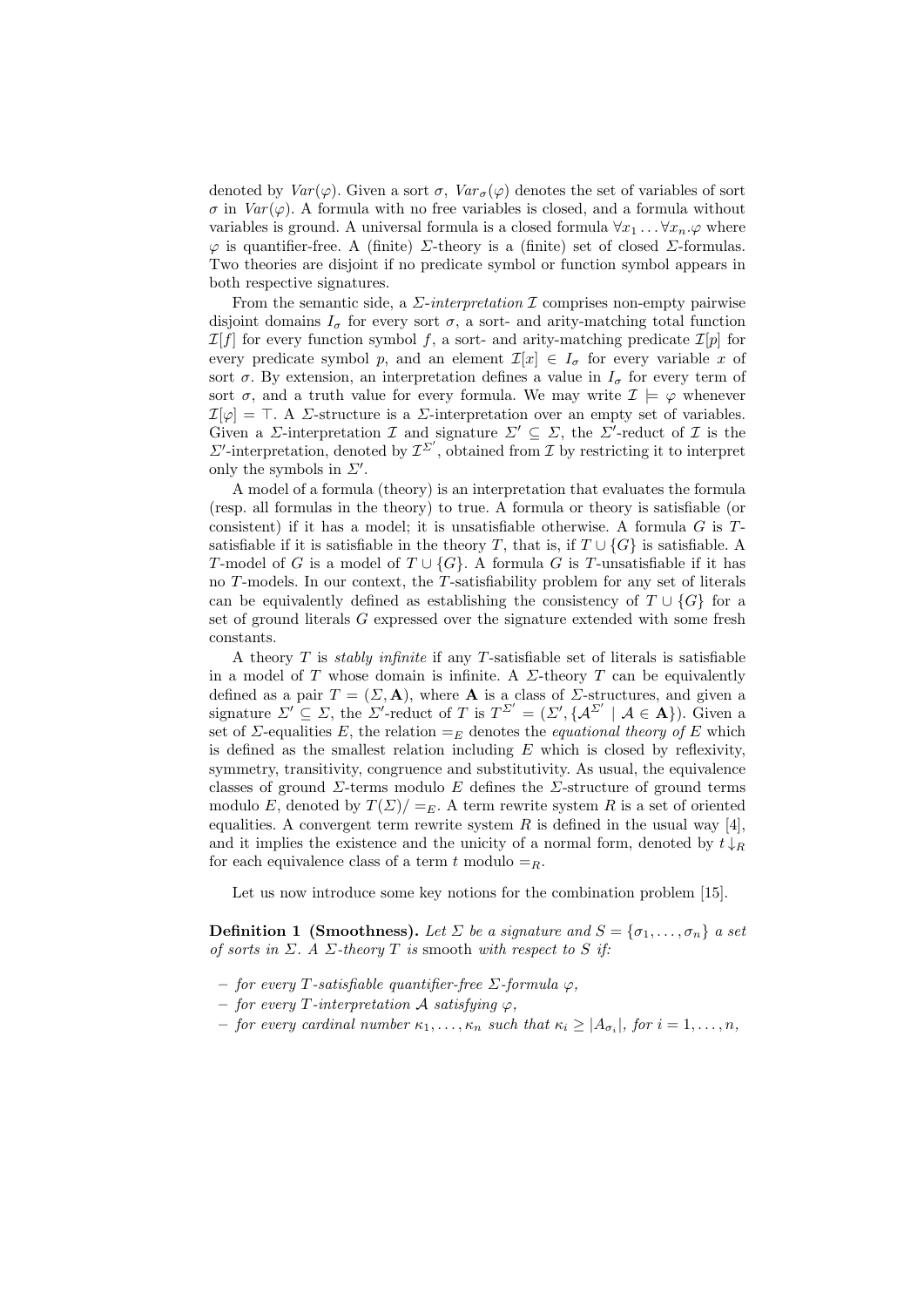there exists a T-interpretation B satisfying  $\varphi$  such that

$$
|B_{\sigma_i}| = \kappa_i \text{ for } i = 1, \dots, n
$$

**Definition 2 (Self witnessability).** Let  $\Sigma$  be a signature, S a set of sorts in Σ, and T a Σ-theory. A quantifier-free Σ-formula  $\varphi$  is S-populated if  $Var_{\sigma}(\varphi)$  is non-empty for each  $\sigma \in S$ . A T-satisfiable S-populated quantifier-free  $\Sigma$ -formula  $\varphi$  is self witnessable in T with respect to S if there exists a T-interpretation A satisfying  $\varphi$  such that  $A_{\sigma} = \{A[v] \mid v \in Var_{\sigma}(\varphi)\}$  for each  $\sigma \in S$ . T is self witnessable with respect to  $S$  if any  $T$ -satisfiable  $S$ -populated quantifier-free  $\Sigma$ -formula  $\varphi$  is self witnessable in T with respect to S.

**Definition 3** (Perfect politeness). Let  $\Sigma$  be a signature and S a set of sorts in Σ. A Σ-theory T is perfectly polite with respect to S if it is both smooth and self witnessable with respect to S.

A typical example of a perfectly polite theory is the theory of equality. A perfectly polite theory is a particular polite theory [12,15]. As shown in [12,15], there exists a combination method to decide the satisfiability problem in a union of theories  $T_s \cup T_t$  if

–  $T_s$  and  $T_t$  do not share function symbols but share a set of sorts S;

–  $T_s$  is polite with respect to S;

– and the satisfiability problem is decidable in both  $T_s$  and  $T_t$ .

In this paper, the considered polite theories are perfectly polite.

## 3 Combination with Bridging Theories

We investigate the satisfiability problem modulo a non-disjoint union  $T_s \cup T_f \cup T_t$ , where  $T<sub>s</sub>$  is a data structure theory, e.g., the theory of absolutely free data structures [16]. The source and target theories  $T_s$  and  $T_t$  are connected with some theory  $T_f$  specifying a bridging function f by structural induction over the "constructors" of  $T_s$ . A typical example is trees of sort struct over elements of sorts in Elem, with tree size as bridging function. We now define these theories.

Definition 4. Consider a set of sorts Elem, and a sort struct  $\notin$  Elem. Let  $\Sigma$ be a signature whose set of sorts is {struct} ∪Elem and whose function symbols  $c \in \Sigma$  (called constructors) have arities of the form:

$$
c:\sigma_1\times\cdots\times\sigma_m\times\texttt{struct}\times\cdots\times\texttt{struct}\to\texttt{struct}
$$

where  $\sigma_1, \ldots, \sigma_m \in \text{Element}$ . To each n-ary constructor c, we associate the selectors  $s_1^c, \ldots, s_n^c$  that are disjoint from  $\Sigma$  and such that  $s_i^c = s_j^d$  iff  $i = j$  and  $c = d$ . Let  $\Sigma^+ = \Sigma \cup \{s_i^c \mid c \in \Sigma, i = 1, \ldots, ar(c)\}.$  Consider the following axioms (where upper case letters denote implicitly universally quantified variables)

$$
\begin{cases}\n(Inj_c) & c(X_1, \ldots, X_n) = c(Y_1, \ldots, Y_n) \Rightarrow \bigwedge_{i=1}^n X_i = Y_i \\
(Dis_{c,d}) & c(X_1, \ldots, X_n) \neq d(Y_1, \ldots, Y_m) \\
(Acyc_{\Sigma}) & X \neq t[X] \text{ if } t \text{ is a non-variable } \Sigma \text{-term} \\
(Proj_{c,i}) & s_i^c(c(X_1, \ldots, X_n)) = X_i\n\end{cases}
$$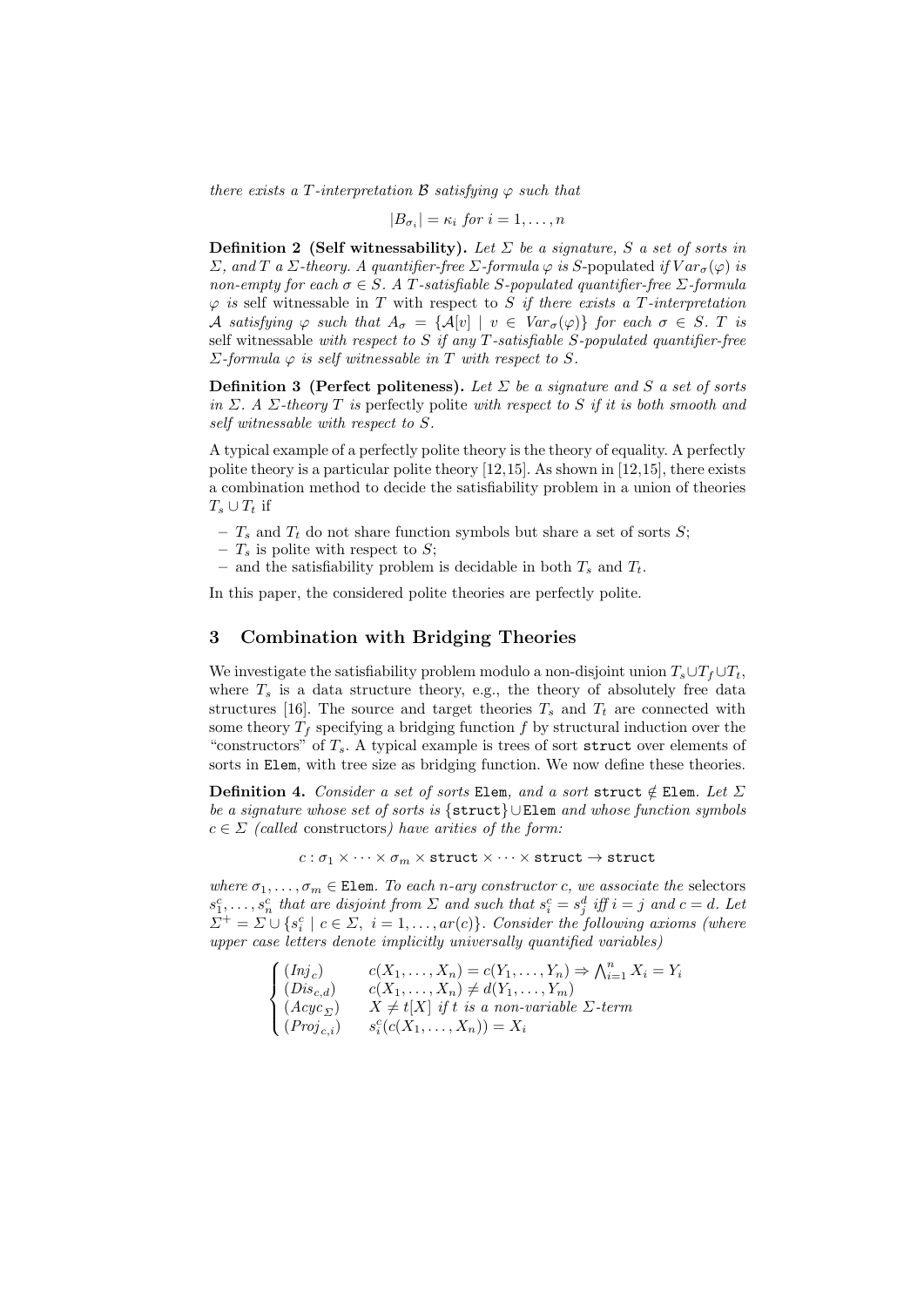The  $\Sigma$ -theory of Absolutely Free Data Structures is

$$
AFDS_{\Sigma} = \big(\bigcup_{c \in \Sigma} Inj_c\big) \cup \big(\bigcup_{c,d \in \Sigma, c \neq d} Dis_{c,d}\big) \cup Acyc_{\Sigma}
$$

and the  $\Sigma^+$ -theory of Absolutely Free Data Structures with selectors is

$$
AFDS_{\Sigma}^{+} = AFDS_{\Sigma} \cup \bigcup_{c \in \Sigma} (\bigcup_{i=1}^{ar(c)} Proj_{c,i})
$$

The class of Data Structure Theories  $\mathbf{DST}^+$  consists of all theories  $T_s$  such that  $T_s$  is any union of axioms among  $Inj_c, \, Dis_{c,d}, \, A cyc_{\varSigma},$  and  $Proj_{c,i}.$  The subclass **DST** of DST<sup>+</sup> consists of all theories without axioms  $Proj_{ci}$ .

 $\text{DST}^+$  includes inductive data structures (with selectors) such as lists and trees, but also, e.g., the theory of equality or injective functions alone.

Given a tuple  $e$  of terms of sorts in Elem and a tuple  $t$  of terms of sort struct, the tuple  $e, t$  may be written  $e; t$  to distinguish terms of sort struct from the other ones. Hence, a  $\Sigma$ -term is denoted by  $c(\mathbf{e}; \mathbf{t})$ .

**Definition 5.** Consider two signatures  $\Sigma$  and  $\Sigma_t$  possibly sharing sorts except struct but no function symbols, where  $\Sigma$  complies with Definition 4. Let f be a new function symbol f with arity struct  $\rightarrow$  t, where t is a sort in  $\Sigma_t$ . A bridging theory  $T_f$  associated to f has the form:

$$
T_f = \bigcup_{c \in \Sigma} \left\{ \forall e \forall t_1, \ldots, t_n \; . \; f(c(e; t_1, \ldots, t_n)) = f_c(e; f(t_1), \ldots, f(t_n)) \right\}
$$

where  $f_c(\mathbf{x}; \mathbf{y})$  denotes a  $\Sigma_t$ -term.

Notice that the notation  $f_c(\mathbf{x}; y)$  does not enforce all elements of  $\mathbf{x}; \mathbf{y}$  to occur in the term  $f_c(\mathbf{x}; \mathbf{y})$ : in particular only elements in x of sort in  $\Sigma_t$  are allowed in  $f_c(\mathbf{x}; \mathbf{y})$ . Throughout the paper, we assume that for any constant c in  $\Sigma$ ,  $f_c$ denotes a constant in  $\Sigma_t$ , and the equality  $f(c) = f_c$  occurs in  $T_f$ . For instance, in the case of length of lists,  $\ell(nil) = \ell_{nil} = 0$ .

For the rest of this section, let  $T = T_s \cup T_f \cup T_t$  where

- $T_s$  is a  $\Sigma_s$ -theory in  $\text{DST}^+$ ;
- $T_t$  is a stably infinite  $\Sigma_t$ -theory such that  $\Sigma_s$  and  $\Sigma_t$  do not share function symbols, and struct does not occur in  $\Sigma_t$ ;
- $T_f$  is a bridging theory.

We describe below a decision procedure for checking the T-satisfiability of sets of literals. As usual, the input set of literals is first purified to get a separate form.

**Definition 6.** A set of literals  $\varphi$  is in separate form if  $\varphi = \varphi_{struct} \cup \varphi_{elem} \cup$  $\varphi_t \cup \varphi_f$  where: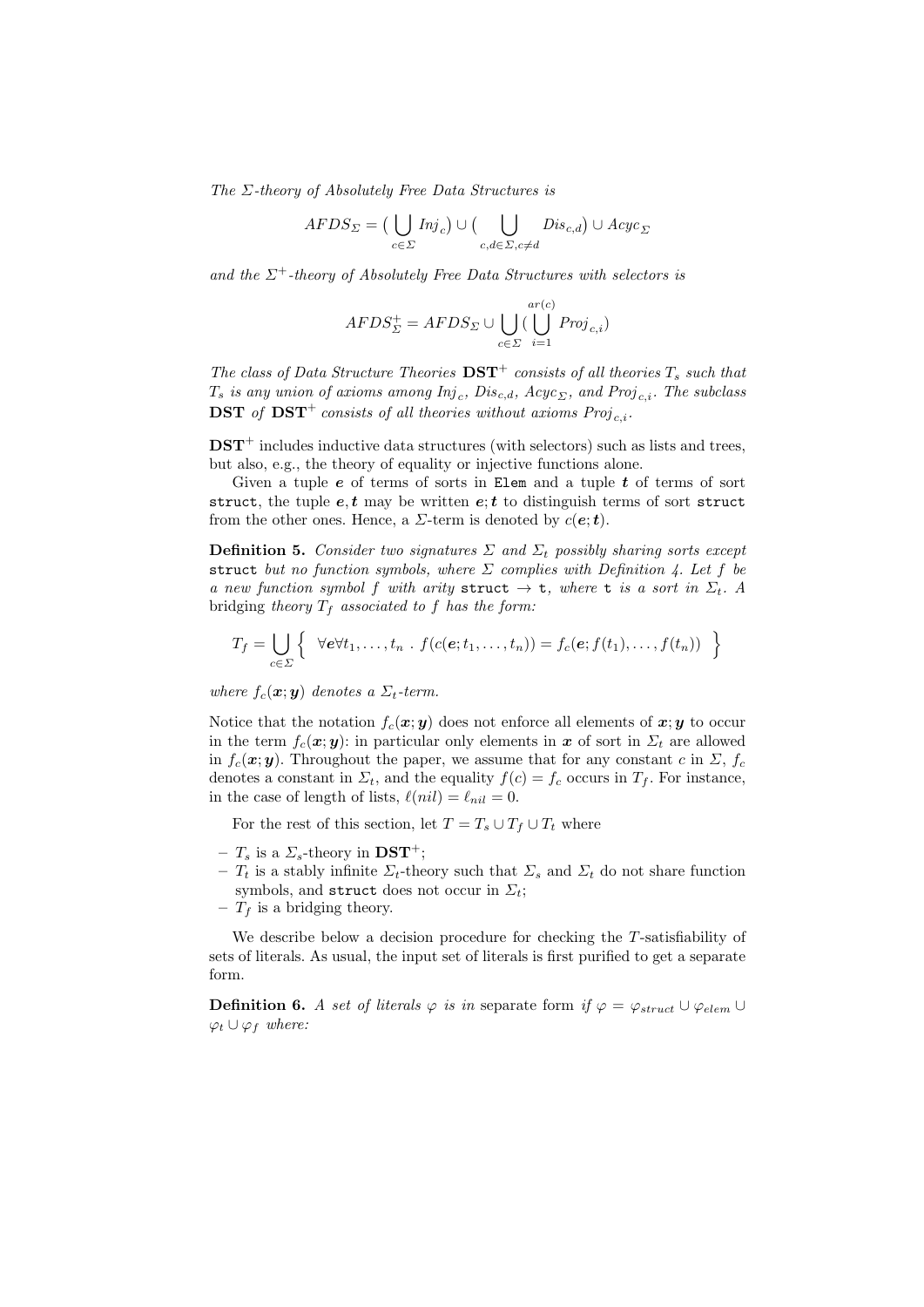- $\varphi_{struct}$  contains only flat  $\Sigma_s$ -literals of sort struct
- $\varphi_{elem}$  contains only flat  $\Sigma_s$ -literals of sort in Elem that are not  $\Sigma_t$ -literals
- $-$  φ<sub>t</sub> contains only  $\Sigma_t$ -literals
- $-\varphi_f$  contains only flat equalities of the form  $f_x = f(x)$ , where  $f_x$  denotes a variable associated to  $f(x)$ , such that  $f_x$  and  $f(x)$  occur once in  $\varphi_f$  and each variable of sort struct in  $\varphi_{struct}$  occurs in  $\varphi_f$ .

It is easy to convert any set of literals into an equisatisfiable separate form by introducing fresh variables to denote impure terms.

Unlike classical disjoint combination methods, guessing only one arrangement on the shared variables is not sufficient to get a modular decision procedure. An additional arrangement on variables of sort struct is considered and the resulting set of flat  $\Sigma$ -equalities E is translated to a set of  $\Sigma_t$ -literals  $CP_E$ .

**Definition 7.** Given a bridging theory  $T_f$ , the target encoding of a set of flat  $\Sigma$ -equalities E is the set of  $\Sigma_t$ -literals

$$
CP_E = \{f_{x'} = f_c(e; f_{x_1}, \dots, f_{x_n}) \mid c(e; x_1, \dots, x_n) = x' : \text{struct} \in E\}
$$
  

$$
\cup \{f_{x'} = f_x \mid x = x' : \text{struct} \in E\}
$$

The combination procedure below is presented in [9] for the particular case of absolutely free data structures.

**Lemma 1.** Let  $\varphi = \varphi_{struct} \cup \varphi_{elem} \cup \varphi_t \cup \varphi_f$  be a set of literals in separate form,  $V = Var(\varphi_{struct} \cup \varphi_{elem}) \cup Var_{struct}(\varphi_f)$ , and  $V_t = Var(\varphi_t) \cup Var_t(\varphi_f)$ . The formula  $\varphi$  is T-satisfiable if and only if there exist an arrangement  $Arr<sub>t</sub>$  over  $V \cap V_t$  and an arrangement  $Arr_{\textbf{struct}}$  over the set of variables of sort struct in V , such that

- $\varphi_{struct} ∪ \varphi_{elem} ∪ Arr_t ∪ Arr_{struct}$  is  $T_s$ -satisfiable,
- $\varphi_t$  ∪ Arr<sub>t</sub> ∪ CP<sub>E</sub> is T<sub>t</sub>-satisfiable,
	- where E is the set of equalities in  $\varphi_{struct} \cup Arr_{struct}$ .

*Proof.* (Only if direction: soundness) Straightforward, since  $T_f \cup T_t \cup \varphi \models CP_F$ . (If direction: completeness) See Lemma 2 in Section 5.

 $\Box$ 

For the sake of simplicity in Lemma 1, we have chosen to use arrangements to fix E. In practice however another solution would be to use a saturationbased  $T_s$ -satisfiability procedure with the capability to deduce  $E$ , like the one introduced in Section 4.

Example 1. Let  $T_t$  be the theory of integers and a theory of binary trees over integers, with Elem = {int}, constructors  $\Sigma = \{nil :$  struct, cons : int  $\times$ struct  $\times$  struct  $\rightarrow$  struct}, and selectors *val*, *left*, *right*, formally defined by  $T_s = \{val(cons(I, X, Y)) = I, left(cons(I, X, Y)) = X, right(cons(I, X, Y)) =$ Y. The bridging theory for the function sum : struct  $\rightarrow$  int is  $T_{sum}$  =  $\{sum(nil) = 0, sum(cons(I, X, Y)) = I + sum(X) + sum(Y)\}.$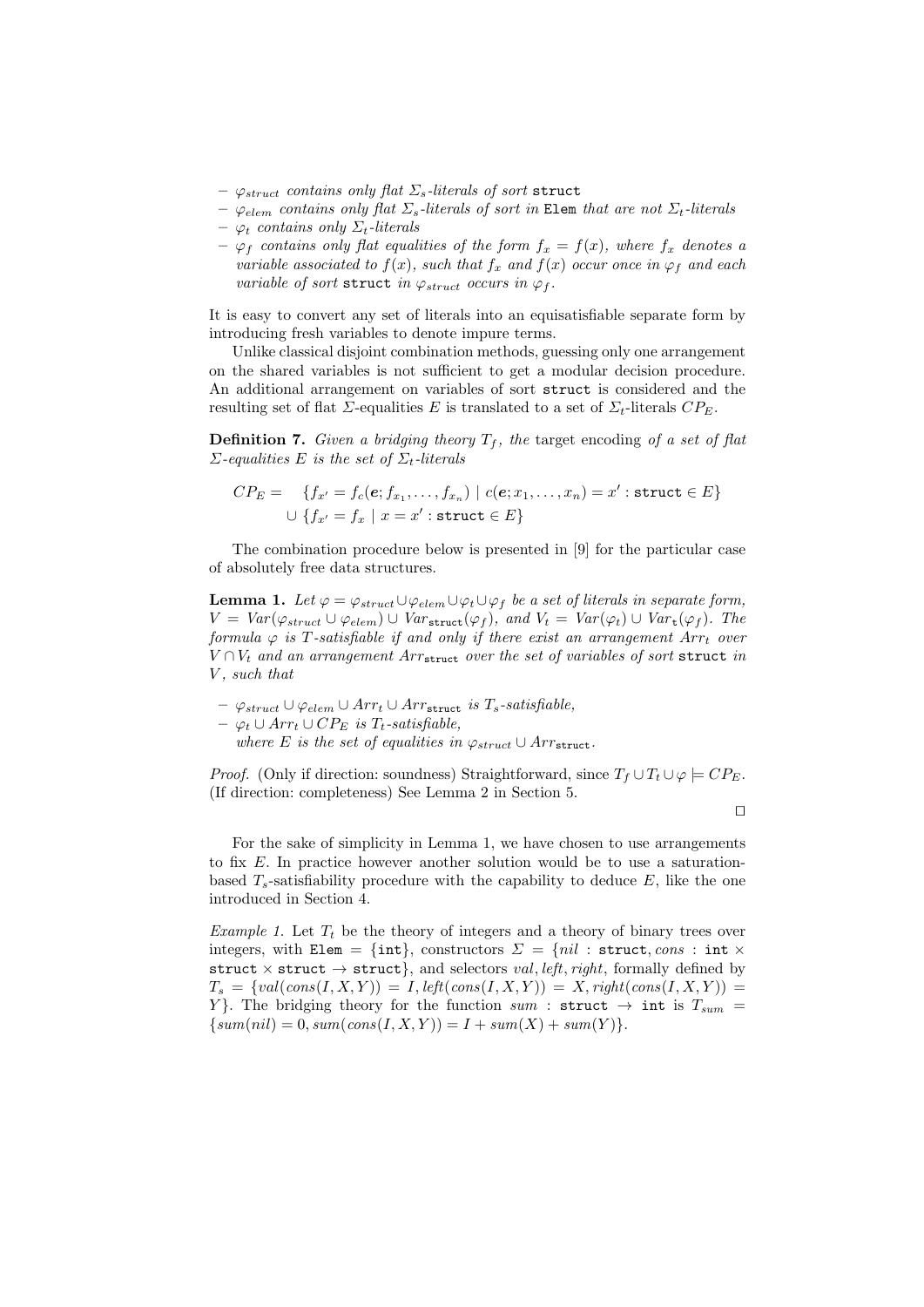Consider the T-satisfiability of

$$
\varphi = \{a = cons(e, b, c), d = cons(0, left(a), right(a)), a \neq d, \newline sum(a) \leq sum(left(a)) + sum(right(a)), e \geq 0\}
$$

or in separate form  $\varphi_{struct} \cup \varphi_t \cup \varphi_{sum}$  with

$$
\varphi_{struct} = \{a = cons(e, b, c), d = cons(e', a_1, a_2),
$$
  

$$
a_1 = left(a), a_2 = right(a), a \neq d\}
$$
  

$$
\varphi_t = \{sum_a \leq sum_{a_1} + sum_{a_2}, e' = 0, e \geq 0\}
$$
  

$$
\varphi_{sum} = \{sum_x = sum(x) | x \in \{a, a_1, a_2, b, c, d\}\}
$$

Let us compute the arrangements used in Lemma 1. First,  $Arr_{struct}$  relates  $a$ , b, c, d, a<sub>1</sub> and a<sub>2</sub>; notice that  $a_1 = \text{left}(a) = \text{left}(cons(e, b, c)) = b$  and similarly  $a_2 = c$ , so these equalities should belong to  $Arr_{struct}$ , as well as  $a \neq d$  (from  $\varphi_{struct}$ ). Second,  $Arr_t$  should be  $\{e \neq e'\}$ , since otherwise  $a = cons(e, b, c)$  $cons(e', b, c) = cons(e', a_1, a_2) = d$  holds, in contradiction with  $Arr_{struct}$ .

The target encoding  $CP_E$  will contain  $sum_a = e + sum_b + sum_c$ , as well as  $sum_b = sum_{a_1}, sum_c = sum_{a_2},$  derived from the equalities in  $Arr_{struct}$ . From  $sum_a \leq sum_{a_1} + sum_{a_2}$  in  $\varphi_t$ , we get  $e = 0$ , contradicting  $Arr_t$  since  $e' = 0$ .

*Example 2.* Assume that  $T_{sum}$  and  $T_t$  are defined as in Example 1. The formula

$$
\varphi = \{a = cons(e, b, c), a = cons(e', a_1, a_2), sum(a) \leq sum(a_1) + sum(a_2), e > 0\}
$$

can easily be shown unsatisfiable modulo  $AFDS_\Sigma \cup T_{sum} \cup T_t$ . However, in the combination  $EQ_\Sigma \cup T_{sum} \cup T_t$  where  $EQ_\Sigma$  is the theory of equality over  $\Sigma$ , Arr<sub>struct</sub> can be such that  $a, a_1, a_2, b, c$  are all different, and  $Arr_t = \{e \neq e'\}.$ 

- $\varphi_{struct} ∪ \varphi_{elem} ∪ Arr_t ∪ Arr_{struct}$  is trivially  $EQ_{\Sigma}$ -satisfiable
- $\varphi_t \cup Arr_t \cup CP_E$  is satisfiable in the theory of integers, e.g. with  $e' = 0$ .

Consequently,  $\varphi$  is satisfiable modulo  $EQ_\Sigma \cup T_{sum} \cup T_t$ .

$$
\blacksquare
$$

The combination method requires only few restrictions on the target theory to be sound and complete (cf. Section 5). Actually,  $T_t$  could be also a data structure theory obtained from a previous application of the combination method. Consider the case  $T = T_{tree} \cup T_{sz} \cup T_t$  where  $T_{tree}$  denotes a theory of trees and  $T_{sz}$  denotes the bridging theory defining the tree size thanks to a target theory  $T_t = T_{list} \cup T_{\ell} \cup T_{\mathbb{Z}}$  corresponding to a theory of lists extended with a bridging function  $\ell$  computing the list length. Applying twice the combination method is a way to build a  $T$ -satisfiability procedure where  $T$  corresponds to the union of two disjoint data structure theories extended with their respective bridging functions to  $T_{\mathbb{Z}}$ :  $T = (T_{tree} \cup T_{sz} \cup T_{\mathbb{Z}}) \cup (T_{list} \cup T_{\ell} \cup T_{\mathbb{Z}})$ . In the same vein, the combination method applied twice yields a satisfiability procedure for a theory of lists of trees extended with tree size  $sz$  and list length  $\ell$ . The above examples illustrate the generality of our combination method.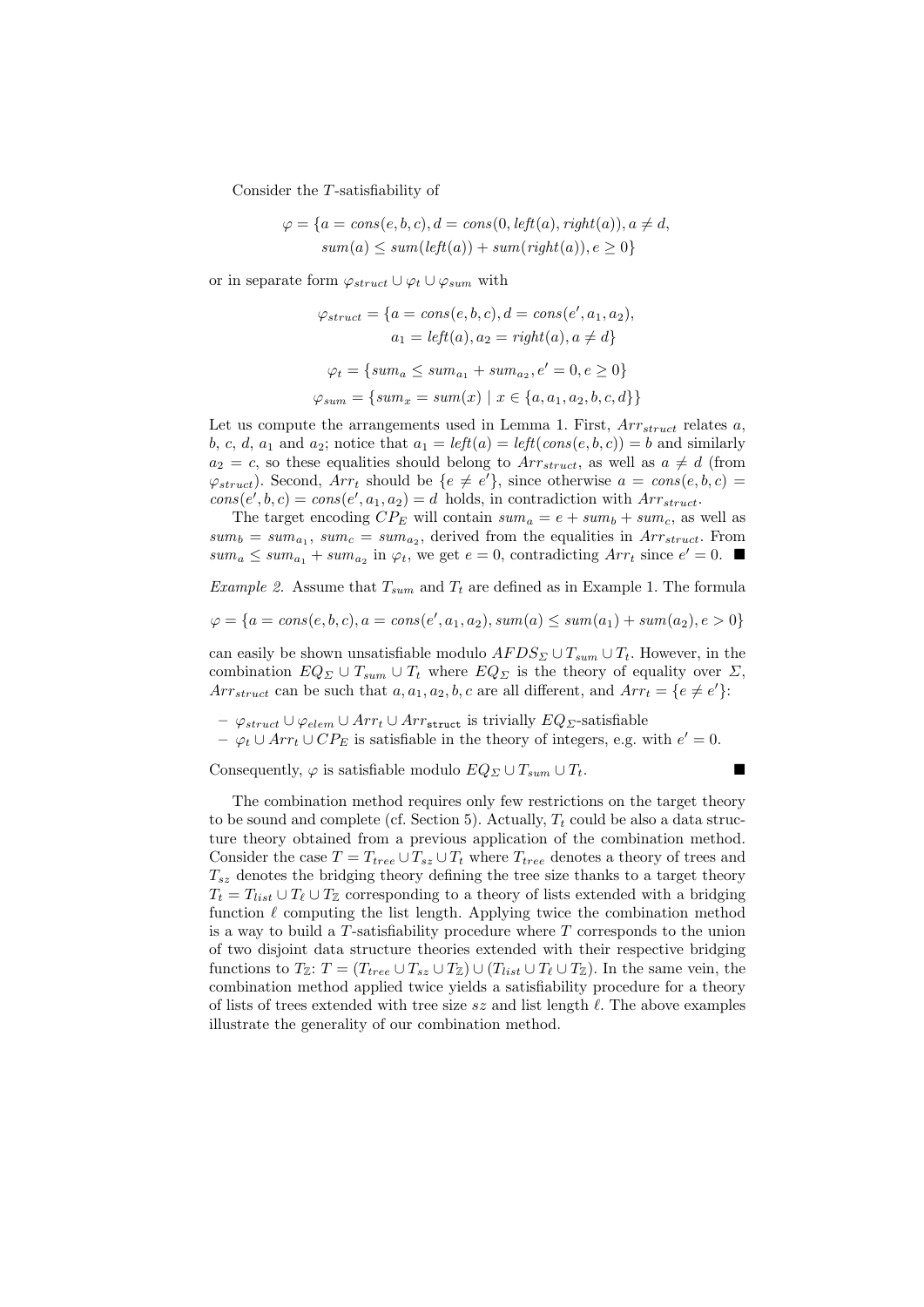## 4 Basic Data Structure Theories

The class  $\text{DST}^+$  introduced above includes theories of practical interest worth considering for non-disjoint combinations with bridging functions. It contains the theory of Absolutely Free Data Structures, but also the theory of equality and other theories for which a rewriting approach to satisfiability can be successfully applied [2]. It appears that those theories satisfy a nice model-theoretic property, instrumental to prove the completeness of the above combination procedure. They admit some particular Herbrand models similar to the ones we can build for the theory of equality. Hence, it is another way to consider data structure theories that can be "reduced" to the theory of equality. In the same vein, one could use the locality approach [17] to get a "reduction" to the theory of equality through a finite instantiation of axioms. Our model-based approach eases the construction of a model for data structures extended with bridging functions.

Rather than handling a set of literals and a theory, we will consider the theory extension including a set of (ground) literals.

**Definition 8.** Consider a finite constant expansion  $\Sigma_s \cup C$  of a signature  $\Sigma_s$ such that  $C_{\sigma}$  is non-empty for each sort  $\sigma$  in  $\Sigma_{s}$ , and a  $\Sigma_{s}$ -theory  $T_{s}$ . A ground flat  $T_s$ -extension is a  $\Sigma_s \cup C$ -theory defined as the union  $\mathfrak{T}_s = T_s \cup G$  such that G is a finite set of ground flat  $\Sigma_s \cup C$ -literals.  $\mathfrak{T}_s = T_s \cup G$  is said to be subpopulated if C contains for each sort a constant not occurring in  $G$ .

The consistency of a ground flat  $T_s$ -extension  $\mathfrak{T}_s$  corresponds to a  $T_s$ -satisfiability problem of a set of flat literals. We focus on theories admitting models defined as structures of terms generated by some constructors and (a superset of) the free constants occurring in  $\mathfrak{T}_s$ . We will see in the proof of Proposition 1 that the unused constant generators in subpopulated  $\mathfrak{T}_s$  are required to build the models in the presence of selectors.

The model-theoretic properties of  $\mathbf{DST}^+$  theories are essential for combinations: models can be generated from some of their symbols (i.e., the constructors). The following definition captures these properties:

**Definition 9.** Consider a set of sorts Elem, and a sort struct  $\notin$  Elem. Let  $\Sigma$ <sub>s</sub> be a signature whose set of sorts is {struct} ∪ Elem. Let  $\Sigma \subseteq \Sigma_s$  be a signature containing only function symbols whose codomain sort is struct. Let  $\mathfrak{T}_s = T_s \cup G$ be a ground flat  $T_s$ -extension whose signature is  $\Sigma_s \cup C$ . A  $\Sigma$ -basic Herbrand model of  $\mathfrak{T}_s$  is a model H of  $\mathfrak{T}_s$  such that  $\mathcal{H}^{\Sigma\cup C}$  is  $T(\Sigma\cup C)/=_E$ , where E is a finite set of ground flat  $\Sigma \cup C$ -equalities defined as the set of  $\Sigma \cup C$ -equalities in  $G$  plus some additional equalities between constants of  $C$  occurring in  $G$ .

A consistent  $\Sigma_s$ -theory  $T_s$  is a  $\Sigma$ -basic (resp., perfect  $\Sigma$ -basic) data structure theory if any subpopulated (resp., arbitrary) consistent ground flat  $T_s$ -extension admits a  $\Sigma$ -basic Herbrand model.

A *Σ*-basic Herbrand model is constructed on a subsignature  $\Sigma$  of  $T_s$ . This introduces a natural distinction between *constructors* in  $\Sigma$  and defined symbols in  $\Sigma_s \setminus \Sigma$ . The constructors are used to build the domain of the basic Herbrand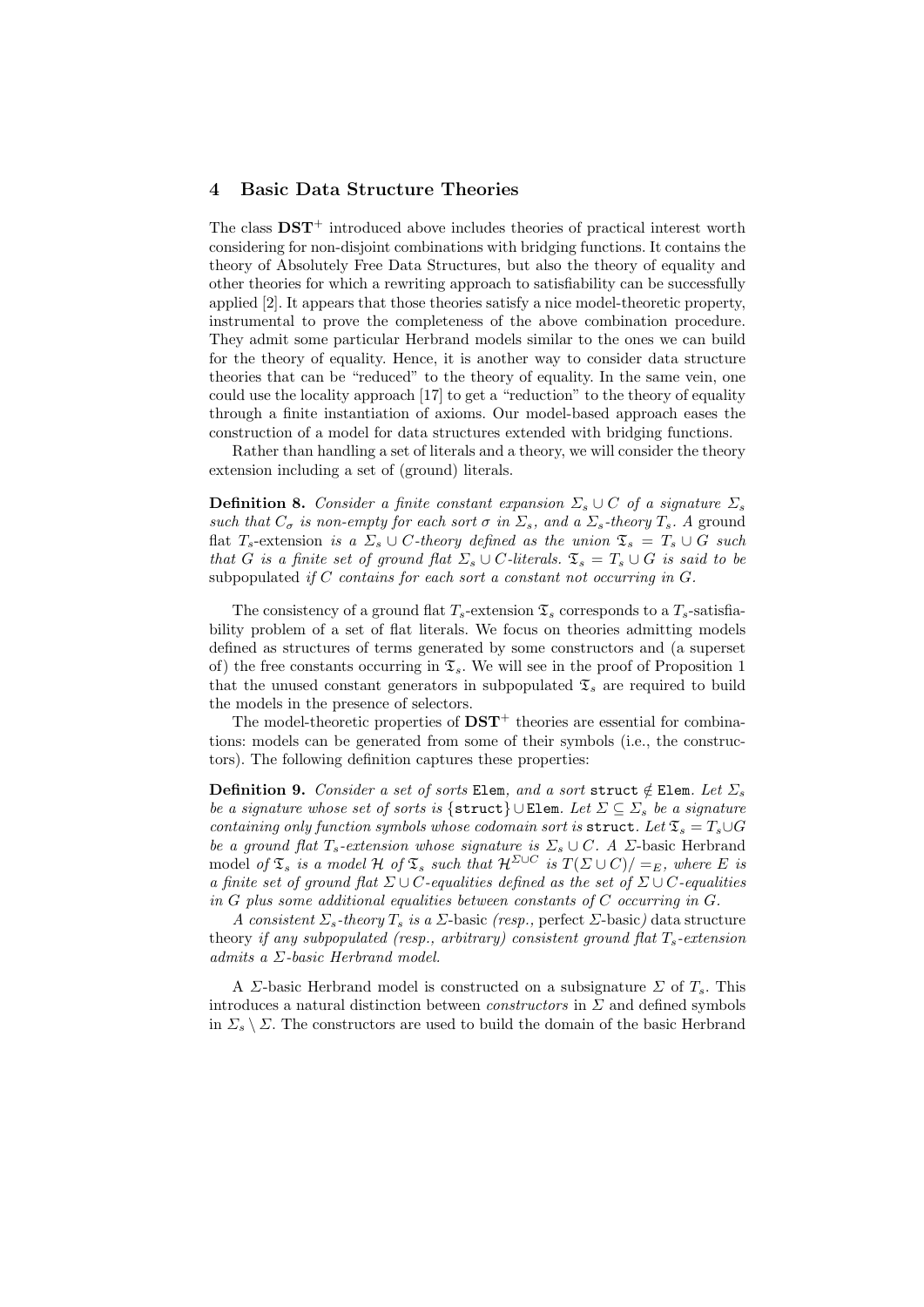model whilst the defined symbols are interpreted as operators on this domain. A classical example is  $AFDS^+_2$  where the selectors are the defined symbols. From now on, we assume that function symbols  $c \in \Sigma$  have arities as in Definition 4:

$$
c:\sigma_1\times\cdots\times\sigma_m\times\texttt{struct}\times\cdots\times\texttt{struct}\to\texttt{struct}.
$$

Notice also that the above definition is suitable for a deductive approach in contrast to a guessing approach. In a guessing approach, the set  $E$  of equalities would be maximal (obtained from an arrangement) and in that case no additional equality would be needed.

We now prove that all the source theories  $T_s$  considered in Section 3, ranging from the theory of equality to  $AFDS^+_S$ , are  $\Sigma$ -basic data structure theories. For any of these source theories  $T_s$ , a saturation-based calculus (see Figure 1) provides a  $T_s$ -satisfiability procedure. As a side effect, the saturated set computed by this calculus yields a  $\Sigma$ -basic Herbrand model.

**Proposition 1.** Theories in  $DST^+$  are  $\Sigma$ -basic data structure theories, and theories in DST are perfect  $\Sigma$ -basic data structure theories.

*Proof.* Consider any finite set of ground flat  $\Sigma_s \cup C$ -literals G and  $\mathfrak{T}_s = T_s \cup G$ . To check the consistency of  $\mathfrak{T}_s$ , we can use a (simplified) superposition calculus. It can be viewed as an abstract congruence closure procedure for the theory of equality extended with additional simplification rules on ground clauses to take into account the axioms listed above. In Figure 1, we provide a version of this calculus instantiated for the case of  $AFDS_{\Sigma}^{+}$ . One may remark that there is a one to one correspondence between the axioms of  $AFDS^+_2$  and inference rules of this calculus. If we want to omit an axiom of  $AFDS^+_{\Sigma}$ , we just have to remove the corresponding inference rule, to get a satisfiability procedure. Hence, if we omit  $\text{Inj}_c$ ,  $\text{Dis}_{c,d}$ ,  $\text{Acyc}_{\Sigma}$  and  $\text{Proj}_{c,i}$ , we retrieve the inference system for the satisfiability problem in the theory of equality. This inference system is parametrised by an ordering on constants.

For any considered  $T_s$ , the calculus terminates by computing a finite saturation. If this finite saturation does not contain the empty clause,  $\mathfrak{T}_s$  is consistent. Moreover, it is possible to construct a model using the model-generation technique introduced by Bachmair and Ganzinger [5]: the set of equalities in the finite saturation leads to a convergent term rewrite system  $R$  such that the structure of R-normal forms  $T(\Sigma_s\cup C)\downarrow_R$  is a model of  $\mathfrak{T}_s$ . Let E be the set of equalities corresponding to ground flat rules in  $R$ . Then, we must distinguish two cases:

- If  $T<sub>s</sub>$  does not include the *Projection* axiom,  $R$  only consists of ground flat rules. In that case, we can take  $\Sigma = \Sigma_s$ , and  $T(\Sigma_s \cup C) \downarrow_R$  is isomorphic to  $T(\Sigma \cup C)/=E$ .
- Otherwise, we consider the signature  $\Sigma$  obtained from  $\Sigma_s$  by removing selectors, and a structure whose domain is  $T(\Sigma \cup C) \downarrow_R$ . By assumption on the constants used in G, there is a constant  $u_s \in C$  not occurring in  $\mathfrak{T}_s$ , for each s in  $\Sigma_s$ . On this domain, the selector  $s_i^c$  with s as codomain sort is interpreted as follows: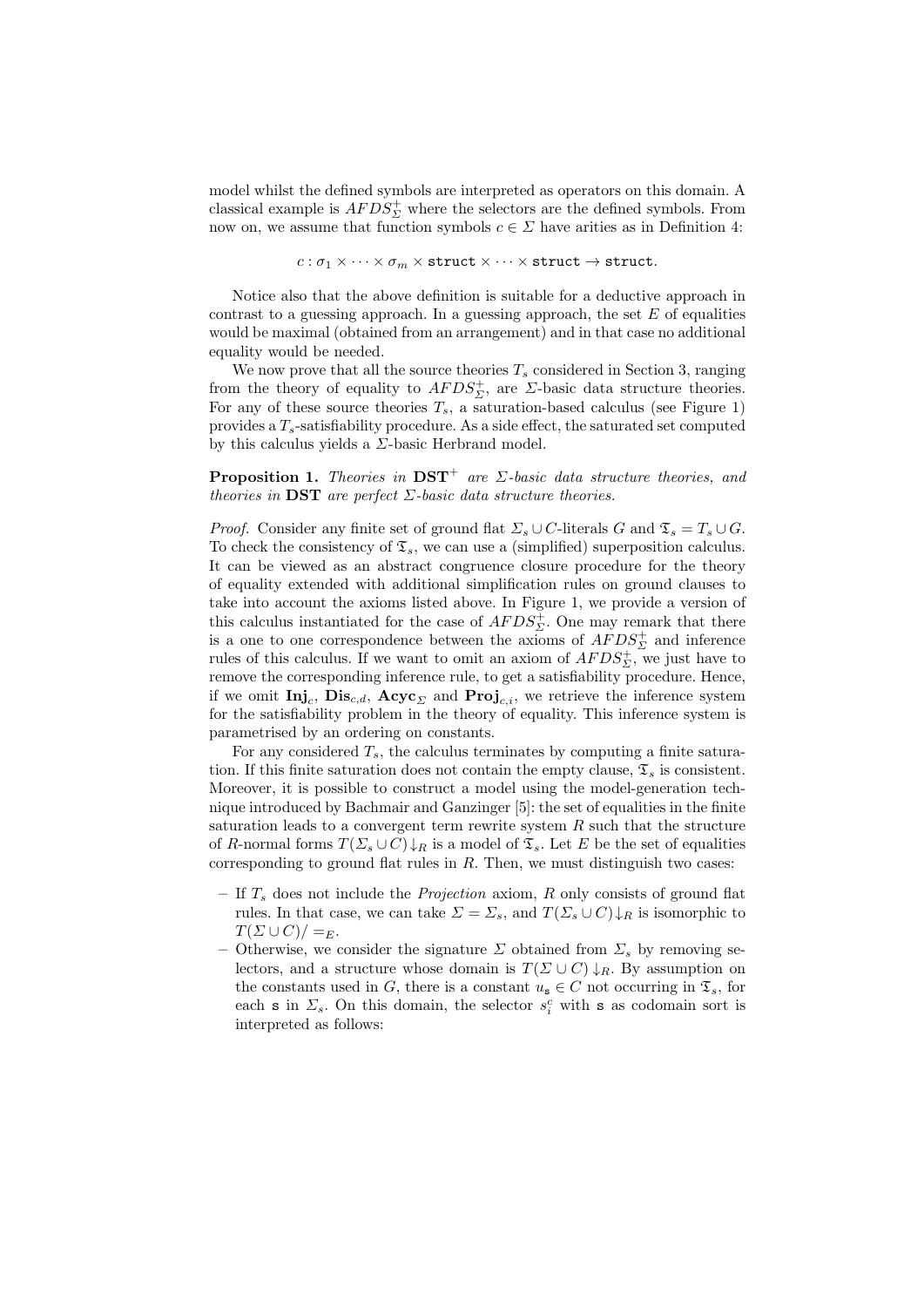- For any normal form which is a constant  $x, s_i^c(x) = x'$  if  $s_i^c(x) \downarrow_R = x' \in$ C, otherwise  $s_i^c(x) = u_s$ .
- For any normal form which is a term  $t = c(t_1, \ldots, t_n)$ ,  $s_i^c(t) = t_i$
- For any other normal form  $t$ ,  $s_i^c(t) = u_s$ .

Using this interpretation, we get a structure of the desired form that is still a model of  $\mathfrak{T}_s$ , when  $\mathfrak{T}_s$  includes the  $Proj_{c,i}$  axiom.

```
Sup: x = x', x = y \vdash x' = y if x > x', x > yCong1 : x_j = x'_j, x = f(\ldots, x_j, \ldots) \vdash x = f(\ldots, x'_j, \ldots) if x_j > x'_j<br>Cong2 : x = f(x_1, \ldots, x_n), x' = f(x_1, \ldots, x_n) \vdash x = x'Param: x = x', x \neq y \vdash x' \neq y if x > x', x > yRef : x \neq x \vdash \BoxInj<sub>c</sub>: x = c(x_1, ..., x_n), x = c(x'_1, ..., x'_n) \vdash x_1 = x'_1 ... x_n = x'_n if c \in \SigmaDis<sub>c,d</sub>: x = c(x_1, ..., x_n), x = d(y_1, ..., y_m) \vdash \Box if c, d \in \Sigma, c \neq d\mathbf{Acyc}_{\Sigma}: x = t_1[x_1], \ldots, x_{n-1} = t_n[x] \vdash \Box \text{ if } t_1, \ldots, t_n \text{ are } \Sigma\text{-terms of depth } 1\mathbf{Proj}_{c,i} : x = c(x_1, \ldots, x_n) \vdash x_i = s_i^c(x)
```
Fig. 1.  $T_s$ -satisfiability procedure

Proposition 2. Theories in DST are perfectly polite with respect to Elem.

*Proof.* Self witnessability directly follows from the definition of a perfect  $\Sigma$ -basic data structure theory. The smoothness is a consequence of the fact that sorts in Elem are only inhabited by constants in  $C$ . Thus, the set of generators  $C$  can be extended to any set of generators whose cardinality is larger than the cardinality of  $C$ , and the related term-generated structure remains a model.  $\square$ 

## 5 Completeness Proof

We study the satisfiability problem modulo  $T = T_s \cup T_f \cup T_t$  where  $T_f$  is a bridging theory between a source theory  $T_s$  and a target theory  $T_t$  fulfilling the following assumption:

**Assumption 1 (Theories)** The  $\Sigma_s$ -theory  $T_s$  and the  $\Sigma_t$ -theory  $T_t$  share no function symbol. The set of sorts in  $\Sigma_s$  is Elem  $\cup$  {struct}, and struct does not occur in  $\Sigma_t$ . One of the following three cases hold:

- sorts in  $\Sigma_s$  and  $\Sigma_t$  are disjoint,  $T_s$  is a  $\Sigma$ -basic data structure theory and  $T_t$  is arbitrary
- $\Sigma_s$  and  $\Sigma_t$  share sorts, and either
	- $T_s \in \mathbf{DST}$  and  $T_t$  is arbitrary
	- $T_s \in \mathbf{DST}^+ \backslash \mathbf{DST}$  and  $T_t$  is stably infinite.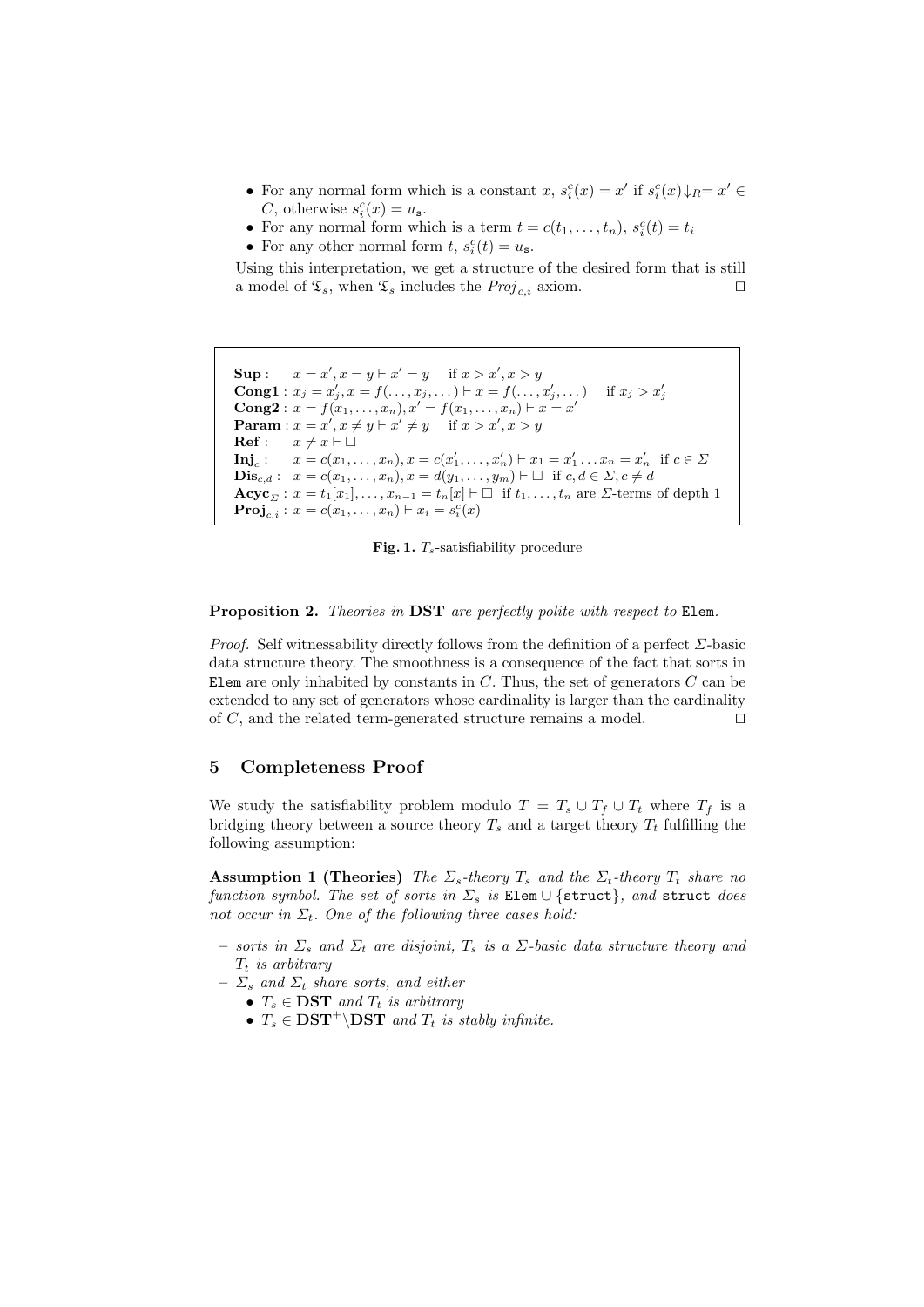The combination procedure described in Section 3 is sound and complete also for the cases listed above. We prove the completeness of the combination procedure thanks to a combined model constructed using rewriting techniques. Given a bridging function f: struct  $\rightarrow$  t where t is a sort from the target theory, we define a bridging theory via a convergent term rewrite system F such that for any term s of sort struct, its normal form  $f(s) \downarrow_F$  corresponds to a term that can be interpreted in a model of the target theory. To solve this problem, we must carefully study the interplay between the equational theory E related to a  $\Sigma$ -basic Herbrand model and the term rewrite system F.

For convenience, we will consider theory extensions including the sets of (ground) literals rather than handling literals and theories separately.

Assumption 2 (Input formulas) Let  $T_s$  and  $T_t$  be theories as in Assumption 1. The signatures  $\Sigma_s \cup C$  and  $\Sigma_t \cup C_t$  are finite constant expansions of  $\Sigma_s$ and  $\Sigma_t$ , respectively.

- 1.  $\mathfrak{T}_s$  is a consistent  $\Sigma_s \cup C$ -theory defined as a subpopulated ground flat extension of  $T_s$ . It admits a  $\Sigma$ -basic Herbrand model  ${\cal H}$  such that  ${\cal H}^{\Sigma\cup C}$  is  $T(\Sigma \cup C)/=E$ . The set of  $C \cap C_t$ -literals occurring in  $\mathfrak{T}_s$  is an arrangement denoted by  $Arr<sub>t</sub>$ .
- 2.  $\mathfrak{T}_t$  is a  $\Sigma_t \cup C_t$ -theory defined as the union of  $T_t$  and some finite set of ground  $\Sigma_t \cup C_t$ -literals, such that  $\mathfrak{T}_t \cup Arr_t$  is consistent.

From now on, we assume a context where Assumption 1 and Assumption 2 hold.

A bridging theory  $T_f$  (from Definition 5 above) is an equational theory. It happens that it can naturally be oriented as a term rewrite system F.

**Proposition 3.** Let  $T_f$  be a bridging theory as introduced in Definition 5, and let  $\mathfrak{T}_F = T_f \cup \{f(x) = f_x \mid x : \text{struct } \in C\}$ . The term rewrite system  $F =$  ${f(l) \to r | f(l) = r \in \mathfrak{T}_F}$  is convergent and satisfies the following properties:

- $f(c(e; t_1, \ldots, t_n)) \downarrow_F = f_c(e; f(t_1) \downarrow_F, \ldots, f(t_n) \downarrow_F)$  for any non-constant constructor  $c \in \Sigma$ ;
- $f(c) \downarrow_F = f_c$  for any constant c in  $\Sigma$ , where  $f_c$  is a constant in  $\Sigma_t$ ;
- $f(x) \downarrow_F = f_x$  for any constant  $(x : \text{struct}) \in C$ , where  $(f_x : \text{t}) \in C_t$ .

*Example 3.* Consider the length function  $\ell$  from lists to integers, and let  $\mathfrak{T}_s =$  ${a = cons(e, b), b = cons(e', c), c = nil, a \neq c}$ . The set of constants of sort struct in  $\mathfrak{T}_s$  is  $\{a, b, c\}$  and the related term rewrite system F is given by  $\{\ell(\text{cons}(W, X)) \to 1 + \ell(X), \ell(nil) \to 0\} \cup \{\ell(a) \to \ell_a, \ell(b) \to \ell_b, \ell(c) \to \ell_c\}.$ 

We focus on the problem of checking the  $\mathfrak{T}_s \cup \mathfrak{T}_F \cup \mathfrak{T}_t$ -consistency. To get a well-defined interpretation for  $f :$  struct  $\rightarrow$  t, we need a  $\mathfrak{T}_t$ -model in which f returns the same value of sort  $t$  for all E-equal input terms of sort struct. This motivates the following definition of  $E$ -compatibility. Below, a struct-term denotes a  $\Sigma$ -term in which constants of sort struct are in C.

**Definition 10.** F is E-compatible in a model A of  $\mathfrak{T}_t$  if for any struct-terms s and t,  $s =_E t \Rightarrow A[f(s) \downarrow_F] = A[f(t) \downarrow_F].$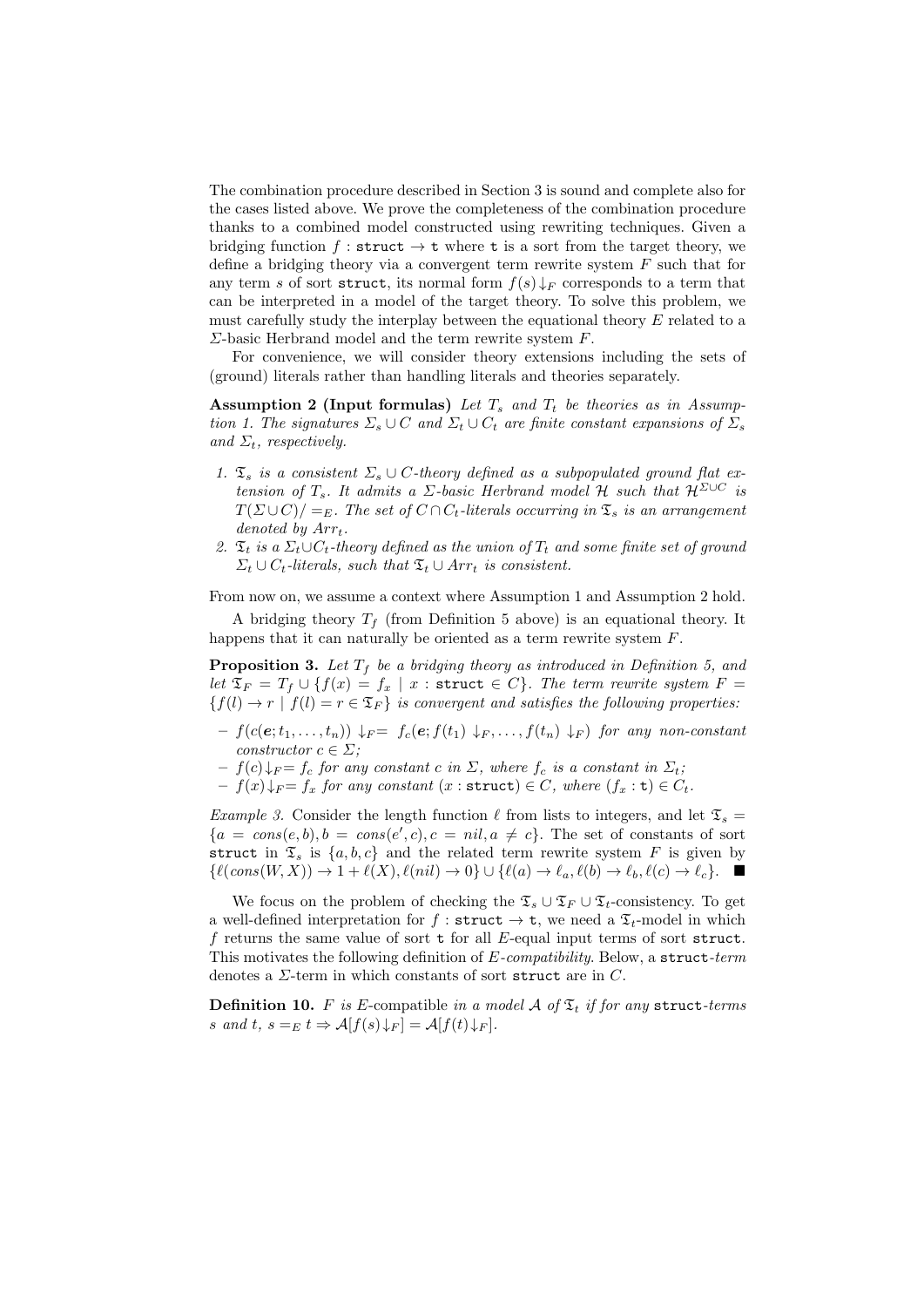**Proposition 4.** If F is E-compatible in a model of  $\mathfrak{T}_t$ , then  $\mathfrak{T}_s \cup \mathfrak{T}_F \cup \mathfrak{T}_t$  is consistent.

*Proof.* Consider the set of sorts S shared by  $\Sigma_s$  and  $\Sigma_t$ . Let us first assume  $S = \emptyset$ . We know that F is E-compatible in a model A of  $\mathfrak{T}_t$ , and there exists a model H of  $\mathfrak{T}_s$  such that  $\mathcal{H}^{\Sigma\cup C}$  is  $T(\Sigma\cup C)/=_E$ . Given A and H, let us define an interpretation  $M$  as follows. The domains of  $M$  are:

- $-M_{t} = A_{t}$  for any sort t in  $\Sigma_{t}$
- $M_{\rm s} = H_{\rm s}$  for any sort s in  $\Sigma_{s}$

The function symbols are interpreted as follows<sup>3</sup>:

- For any g in  $\Sigma_t \cup C_t$ ,  $\mathcal{M}[g] = \mathcal{A}[g]$
- For any g in  $\Sigma_s \cup C$ ,  $\mathcal{M}[g] = \mathcal{H}[g]$
- For any struct-term  $t$ ,  $\mathcal{M}[f](\llbracket t\rrbracket) = \mathcal{A}[f(t)\!\downarrow_F]$

M is well-defined due to the assumption that F is E-compatible in A. Let us check that M is a model of  $\mathfrak{T}_s \cup \mathfrak{T}_F \cup \mathfrak{T}_t$ .

- $\mathcal{M}^{\Sigma_s \cup C} = \mathcal{H}$ , which is a model of  $\mathfrak{T}_s$  by assumption.
- $M^{\Sigma_t \cup C_t} = A$ , which is a model of  $\mathfrak{T}_t$  by assumption.
- For any struct-term  $t$ , we have that

 $\mathcal{M}[f(t)] = \mathcal{M}[f]([\![t]\!]) = \mathcal{A}[f(t) \downarrow_F] = \mathcal{M}[f(t) \downarrow_F]$ 

by definition of M. Therefore M is a model of  $\mathfrak{T}_F$ .

Consider now the case  $S \neq \emptyset$ . By Assumption 1,  $T_s$  is smooth with respect to Elem, and more precisely there exists also a larger model  $H$  of  $\mathfrak{T}_s$  such that  $\mathcal{H}^{\Sigma\cup C}$  is  $T(\Sigma\cup C\cup D)/=E$ , where

- D is a set of elements of sort in S ⊆ Elem,
- $H_{\sigma} = A_{\sigma}$  for each sort  $\sigma \in S$ .

Then the construction of M follows directly from the case  $S = \emptyset$ . In particular, M is well-defined on  $C \cap C_t$  due to the arrangement  $Arr_t$ .

The missing piece of the method is to provide a way to check  $E$ -compatibility of F in a model of  $\mathfrak{T}_t$ . In the following, we show that this property can be reduced to a  $\mathfrak{T}_t$ -satisfiability problem.

**Proposition 5.** F is E-compatible in a model of  $\mathfrak{T}_t$  if the theory  $\mathfrak{T}_t \cup Arr_t \cup CP_E$ is consistent, where  $CP_E$  is the target encoding of E (Definition 7).

*Proof.* Let A be a model of  $\mathfrak{T}_t \cup Arr_t \cup CP_E$ . Let R be the convergent term rewrite system associated to E. Since A satisfies  $Arr<sub>t</sub>$ , we have that  $A[e\downarrow_R] = A[e]$  for any constant e of sort in  $\Sigma_s \cap \Sigma_t$ . We first prove by structural induction that for any struct-term  $u$ ,  $\mathcal{A}[f(u\downarrow_R)\downarrow_F] = \mathcal{A}[f(u)\downarrow_F].$ 

(Inductive case) Assume  $u = c(e; u_1, \ldots, u_n)$ .

<sup>&</sup>lt;sup>3</sup> For any struct-term t,  $\llbracket t \rrbracket$  is the equivalence class of t modulo  $=_E$ .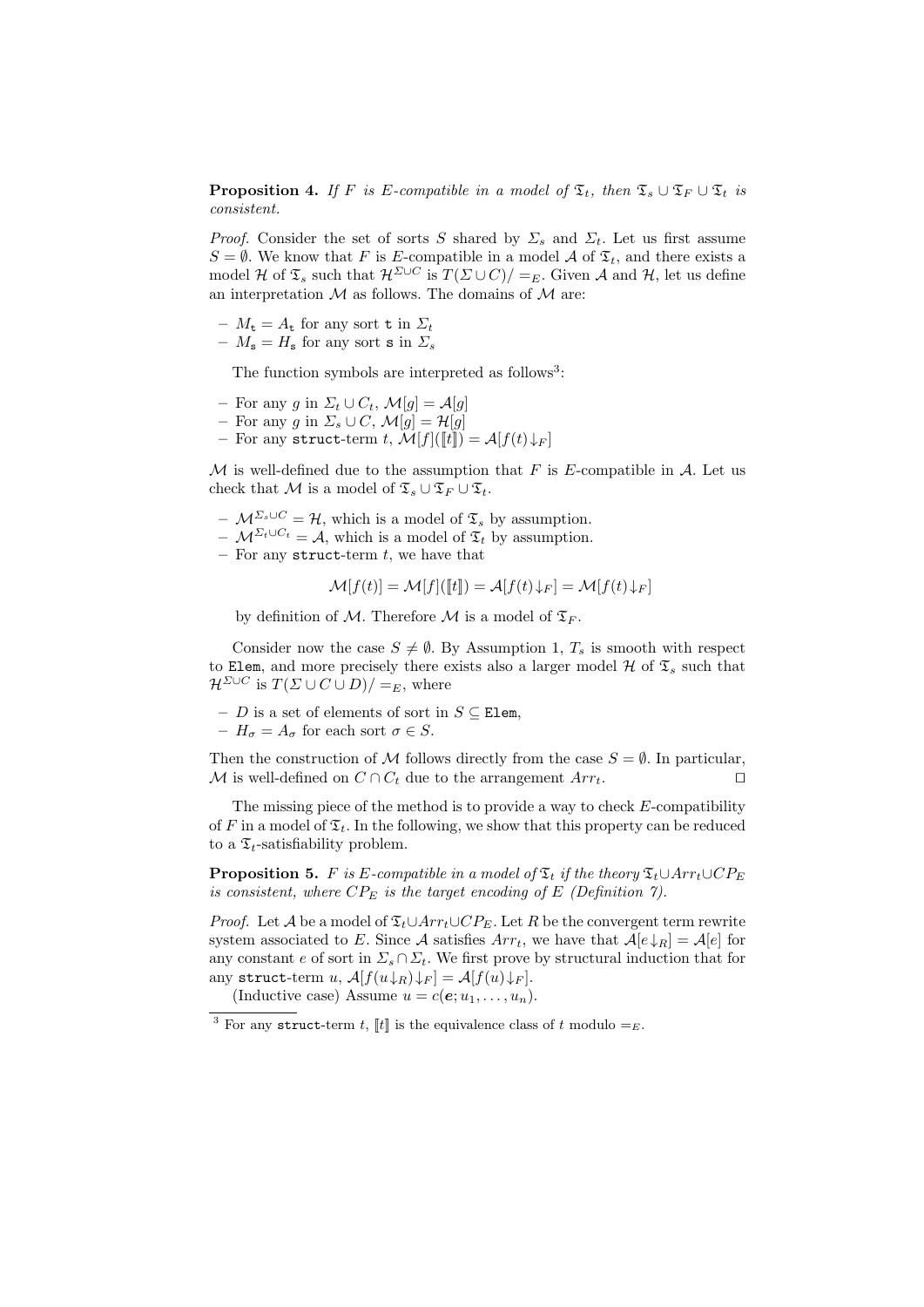– If  $c(e; u_1, \ldots, u_n) \downarrow_R = c(e \downarrow_R; u_1 \downarrow_R, \ldots, u_n \downarrow_R)$ , then we have:

 $\mathcal{A}[f(c(\mathbf{e};u_1,\ldots,u_n)\downarrow_R)\downarrow_F]$  $=\mathcal{A}[f(c(e\downarrow_R;u_1\downarrow_R,\ldots,u_n\downarrow_R))\downarrow_F]$  $=\mathcal{A}[f_c(e\downarrow_R; f(u_1\downarrow_R)\downarrow_F,\ldots,f(u_n\downarrow_R)\downarrow_F)]$  $= f_c(\mathcal{A}[e\downarrow_R]; \mathcal{A}[f(u_1\downarrow_R)\downarrow_F], \ldots, \mathcal{A}[f(u_n\downarrow_R)\downarrow_F)]$  $= f_c(\mathcal{A}[e]; \mathcal{A}[f(u_1 \downarrow_R) \downarrow_F], \dots, \mathcal{A}[f(u_n \downarrow_R) \downarrow_F)]$  $= f_c(\mathcal{A}[e]; \mathcal{A}[f(u_1)\downarrow_F], \ldots, \mathcal{A}[f(u_n)\downarrow_F])$  $=\mathcal{A}[f_c(\boldsymbol{e};f(u_1)\downarrow_F,\ldots,f(u_n)\downarrow_F)]$  $= \mathcal{A}[f(c(e; u_1, \ldots, u_n)) \downarrow_F]$ 

− Otherwise,  $c(e; u_1, \ldots, u_n) \downarrow_R$  is necessarily a constant  $x'$ , and  $u_1, \ldots, u_n$  are constants  $x_1, \ldots, x_n$ . Then, by assumption on A, we have

$$
\mathcal{A}[f(x')\downarrow_F] = \mathcal{A}[f_{x'}] = \mathcal{A}[f_c(e; f_{x_1}, \dots, f_{x_n})] = \mathcal{A}[f(c(e; x_1, \dots, x_n))\downarrow_F]
$$

(Base case) Assume u is a constant x. If  $x \downarrow_R = x$ , then we have  $f(x \downarrow_R) \downarrow_F =$  $f(x)\downarrow_F$ , and so  $\mathcal{A}[f(x\downarrow_R)\downarrow_F] = \mathcal{A}[f(x)\downarrow_F]$ . Otherwise, we have  $x\downarrow_R = x'$ . Then, by assumption on A, we have  $\mathcal{A}[f(x')\downarrow_F] = \mathcal{A}[f_{x'}] = \mathcal{A}[f_x] = \mathcal{A}[f(x)\downarrow_R].$ 

To conclude the proof, let s and t be any struct-terms. If  $s =_E t$ , then  $s \downarrow_R = t \downarrow_R$  and  $\mathcal{A}[f(s) \downarrow_F] = \mathcal{A}[f(s \downarrow_R) \downarrow_F] = \mathcal{A}[f(t \downarrow_R) \downarrow_F] = \mathcal{A}[f(t) \downarrow_F]$ . This means F is E-compatible in the model A of  $\mathfrak{T}_t$ .

*Example 4.* (Example 3 continued). Let  $\mathfrak{T}_t$  be the theory of integers. We have  $E = \{a = cons(e, b), b = cons(e', c), c = nil\}$  and so  $CP_E = \{\ell_a = 1 + \ell_b, \ell_b =$  $1+\ell_c, \ell_c = 0$ . Since  $\mathfrak{T}_t\cup CP_E$  is consistent, we get the consistency of  $\mathfrak{T}_s\cup\mathfrak{T}_F\cup\mathfrak{T}_t$ by applying Proposition 5 and then Proposition 4.

As a side remark, in the trivial case of  $F = \{f(x_k) \to f_{x_k}\}_{k \in K}$ , the combination becomes disjoint, and the consistency of  $\mathfrak{T}_s \cup \mathfrak{T}_F \cup \mathfrak{T}_t$  corresponds to the consistency of the union of three disjoint theories, including the theory of equality for  $f$ .

Proposition 4 and Proposition 5 are instrumental to prove the completeness of the combination procedure. We thus get this result, subsuming Lemma 1:

**Lemma 2.** Let  $T = T_s \cup T_f \cup T_t$ , where  $T_s$ ,  $T_t$  follow Assumption 1 and  $T_f$  is a bridging theory according to Definition 5. The combination procedure introduced in Lemma 1 is sound and complete for T-satisfiability.

Proof. The soundness is straightforward just like in Lemma 1. Let us focus on the completeness. Consider the separate form  $\varphi$  and the sets of variables V and  $V_t$  given in Lemma 1. By viewing  $\varphi$  as a set of ground literals in a constant expansion of  $\Sigma_s \cup \Sigma_f \cup \Sigma_t$ , we can introduce the same theories  $\mathfrak{T}_s$ ,  $\mathfrak{T}_t$  and  $\mathfrak{T}_F$ as in Assumption 2 and Proposition 3:

- the  $\Sigma_s \cup C$ -theory  $\mathfrak{T}_s$  is  $T_s \cup \varphi_{struct} \cup \varphi_{elem} \cup Arr_t \cup Arr_{struct}$ ,
- the  $\Sigma_t \cup C_t$ -theory  $\mathfrak{T}_t$  is  $T_t \cup \varphi_t$ ,
- $-\mathfrak{T}_F = T_f \cup \varphi_f \cup \bigcup_{x: \texttt{struct} \in C \setminus V} \{f(x) = f_x\},$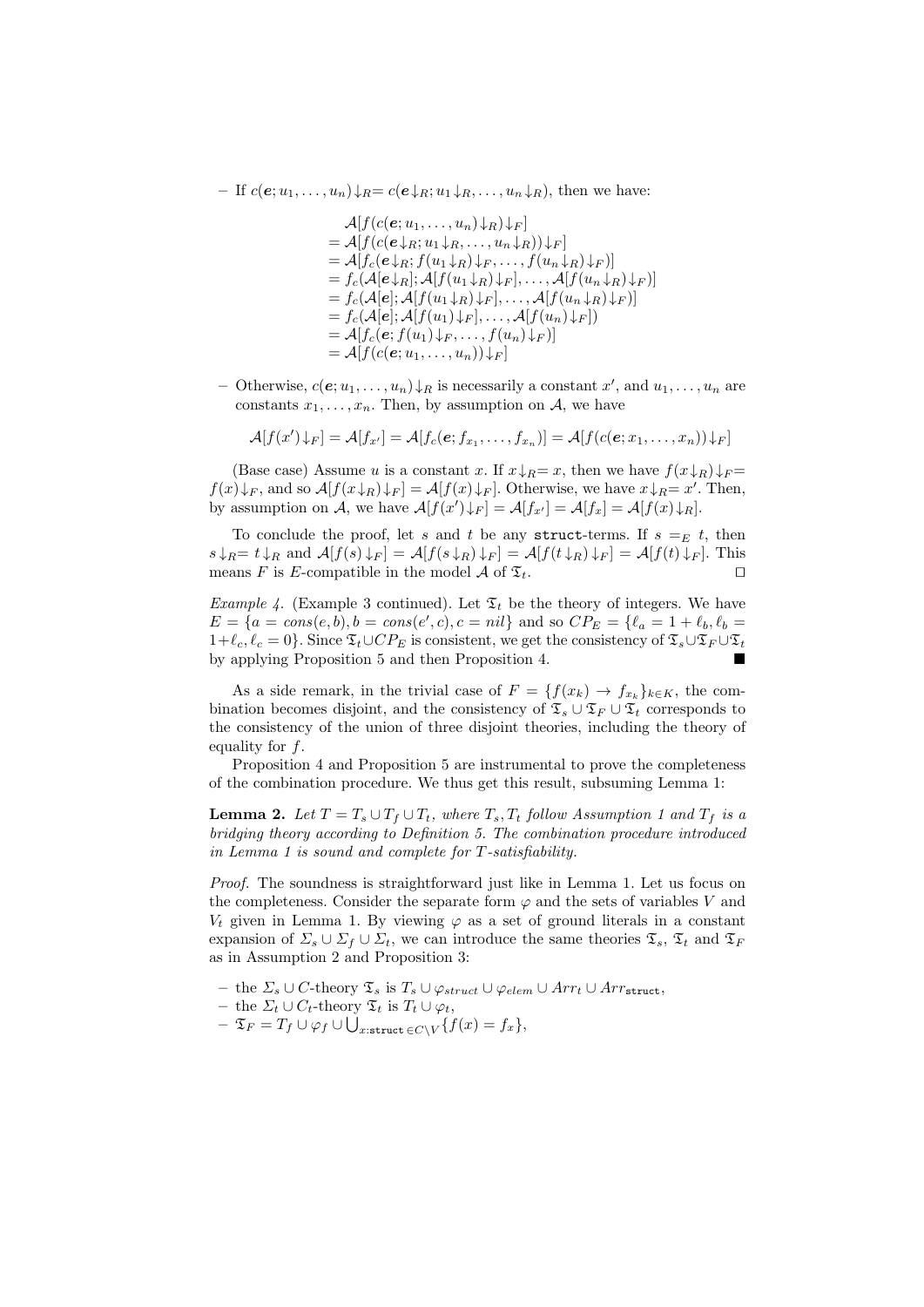where  $C$  and  $C_t$  are as follows:

- $C = V$  when  $T_s \in \mathbf{DST}$ . Otherwise, C is equal to V plus one fresh constant for each sort in  $T_s$ .
- $C_t = V_t \cup \bigcup_{x: \texttt{struct} \in C \setminus V} \{f_x\}.$

Assume  $\varphi_{struct} \cup \varphi_{elem} \cup Arr_t \cup Arr_{struct}$  is  $T_s$ -satisfiable and  $\varphi_t \cup Arr_t \cup CP_E$  is  $T_t$ -satisfiable. Equivalently,  $\mathfrak{T}_s$  and  $\mathfrak{T}_t$  are consistent. By applying Proposition 4 and Proposition 5, we get that  $\mathfrak{T}_s \cup \mathfrak{T}_f \cup \mathfrak{T}_t$  is consistent, and so  $T_s \cup T_f \cup T_t \cup \varphi$ is consistent, or equivalently,  $\varphi$  is T-satisfiable.

#### 6 Conclusion

In this paper, we present a combination method to solve the satisfiability problem in some particular non-disjoint union of three theories including a source, a target and a bridging theory from the source to the target. The combination method is sound and complete for a large class of source data structure theories, ranging from the theory of equality to the theory of absolutely free data structures. For all these axiomatized theories, the satisfiability problem can be solved by using an off-the-shelf equational theorem prover.

We envision several further investigations. First, we would like to consider the case of non-absolutely free constructors, e.g., associative-commutative constructors, to allow a more general congruence relation  $E$  in the definition of a data structure theory. Second, it would be interesting to allow non-convex data structure theories, such as the theory of possibly empty lists [1]. Third, to go beyond the considered bridging axioms, a natural continuation is to identify other "simple" connecting axioms that could be compiled into a combination method à la Nelson-Oppen.

#### References

- 1. A. Armando, M. P. Bonacina, S. Ranise, and S. Schulz. New results on rewritebased satisfiability procedures. ACM Trans. Comput. Log., 10(1), 2009.
- 2. A. Armando, S. Ranise, and M. Rusinowitch. A rewriting approach to satisfiability procedures. Inf. Comput., 183(2):140–164, 2003.
- 3. F. Baader and S. Ghilardi. Connecting many-sorted theories. J. Symb. Log., 72(2):535–583, 2007.
- 4. F. Baader and T. Nipkow. Term rewriting and all that. Cambridge University Press, 1998.
- 5. L. Bachmair and H. Ganzinger. Rewrite-based equational theorem proving with selection and simplification. J. Log. Comput., 4(3):217–247, 1994.
- 6. C. Barrett, I. Shikanian, and C. Tinelli. An abstract decision procedure for a theory of inductive data types. JSAT, 3(1-2):21–46, 2007.
- 7. P. Baumgartner and U. Waldmann. Hierarchic superposition with weak abstraction. In Automated Deduction - CADE-24 - 24th International Conference on Automated Deduction, Lake Placid, NY, USA, volume 7898 of LNCS, pages 39–57. Springer, 2013.